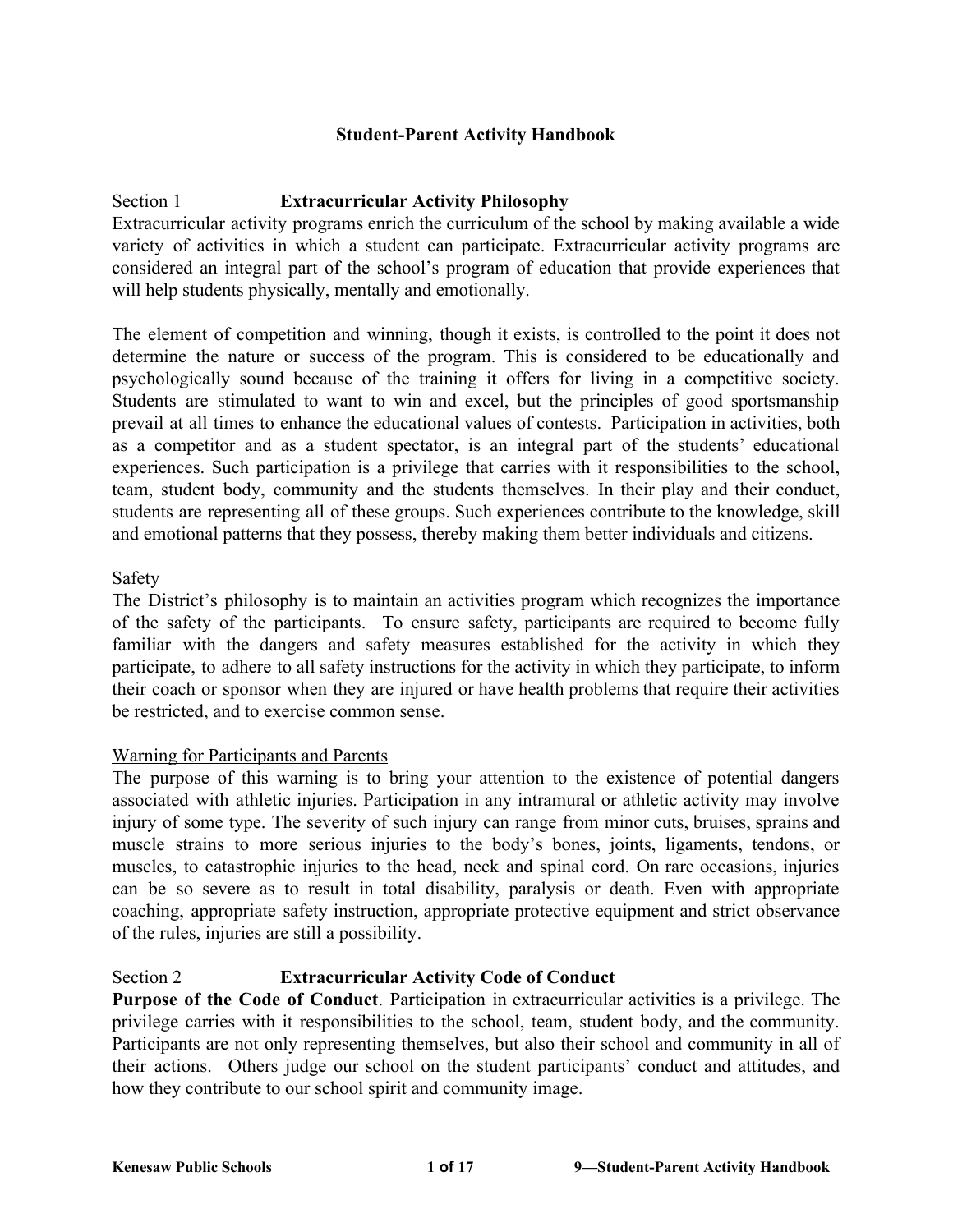The student participants' performance and devotion to high ideals and values make their school and community proud. Consequently, participation is dependent upon adherence to this Code of Conduct and the school district's policies, procedures and rules.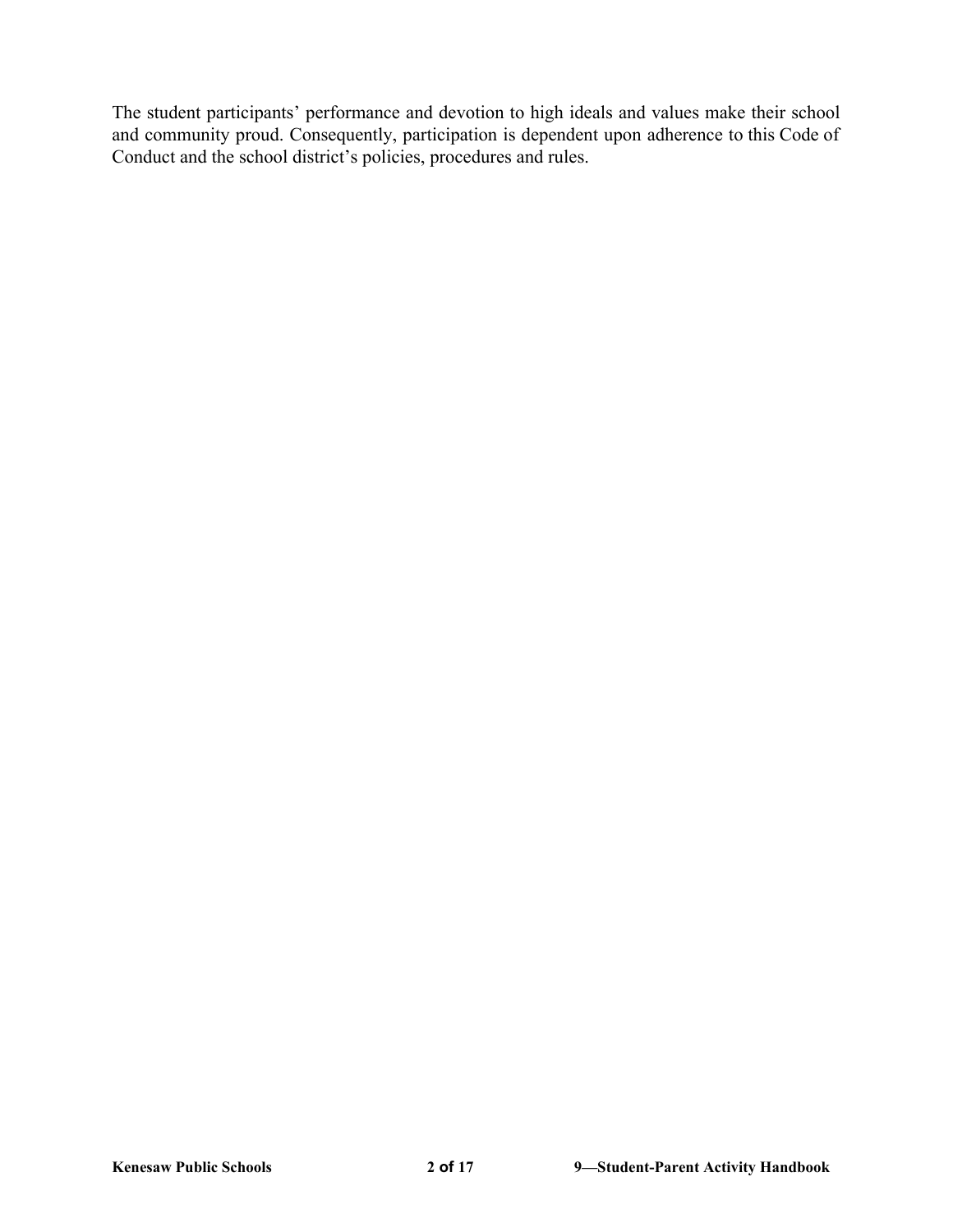# **Scope of the Code of Conduct**.

- Activities Subject to the Code of Conduct: The Code of Conduct applies to all extracurricular activities. Extracurricular activities means student activities or organizations which are supervised or administered by the school district which do not count toward graduation or grade advancement and in which participation is not otherwise required by the school.
- Extracurricular activities include but are not limited to: all sports, cheerleading, dance team, Pep Club, Pep Band, vocal, band, speech and drama, One-Act, FBLA, FCCLA, Spanish Club, Art Club, Student Council, Student Advisory Board, National Honor Society, and other school sponsored organizations and activities. The Code of Conduct also applies to participation in school sponsored activities such as school dances and royalty for such activities.
- A participant means a student who participates in, has participated in, or will participate in an extracurricular activity.
- When: The Code of Conduct rules apply to conduct which occurs at any time during the school year, and also includes the time frame which begins with the official starting day of the fall sport season established by the NSAA and extends to the last day of the spring sport season established by the NSAA, whether or not the student is a participant in an activity at the time of such conduct.
- The rules also apply when a student is participating or scheduled to participate in an extracurricular activity that is held outside the school year or the NSAA season. For example, if an FBLA or FCCLA student plans to participate in a conference in July and commits a Code of Conduct infraction in June, the student may be suspended from participating in the conference. Conduct during the summer months may also affect a student's participation under the team selection and playing time guidelines.
- Where: The Code of Conduct rules apply regardless of whether the conduct occurs on and off school grounds. If the conduct occurs on school grounds, at a school function or event, or in a school vehicle, the student may also be subject to further discipline under the general student code of conduct. A student who is suspended or expelled from school shall not be permitted to participate in activities during the period of the suspension or expulsion, and may also receive an extended activity suspension.

**Grounds for Extracurricular Activity Discipline**. Students who participate in extracurricular activities are expected to demonstrate cooperation, patience, pride, character, self respect, self-discipline, teamwork, sportsmanship, and respect for authority. The following conduct rules have been determined by the Board of Education to be reasonably necessary to aid students, further school purposes, and prevent interference with the educational process. Such conduct constitutes grounds for suspension from participation in extracurricular activities and grounds for other restrictions or disciplinary measures related to extracurricular activity participation:

1. Willfully disobeying any reasonable written or oral request of a school staff member, or the voicing of disrespect to those in authority.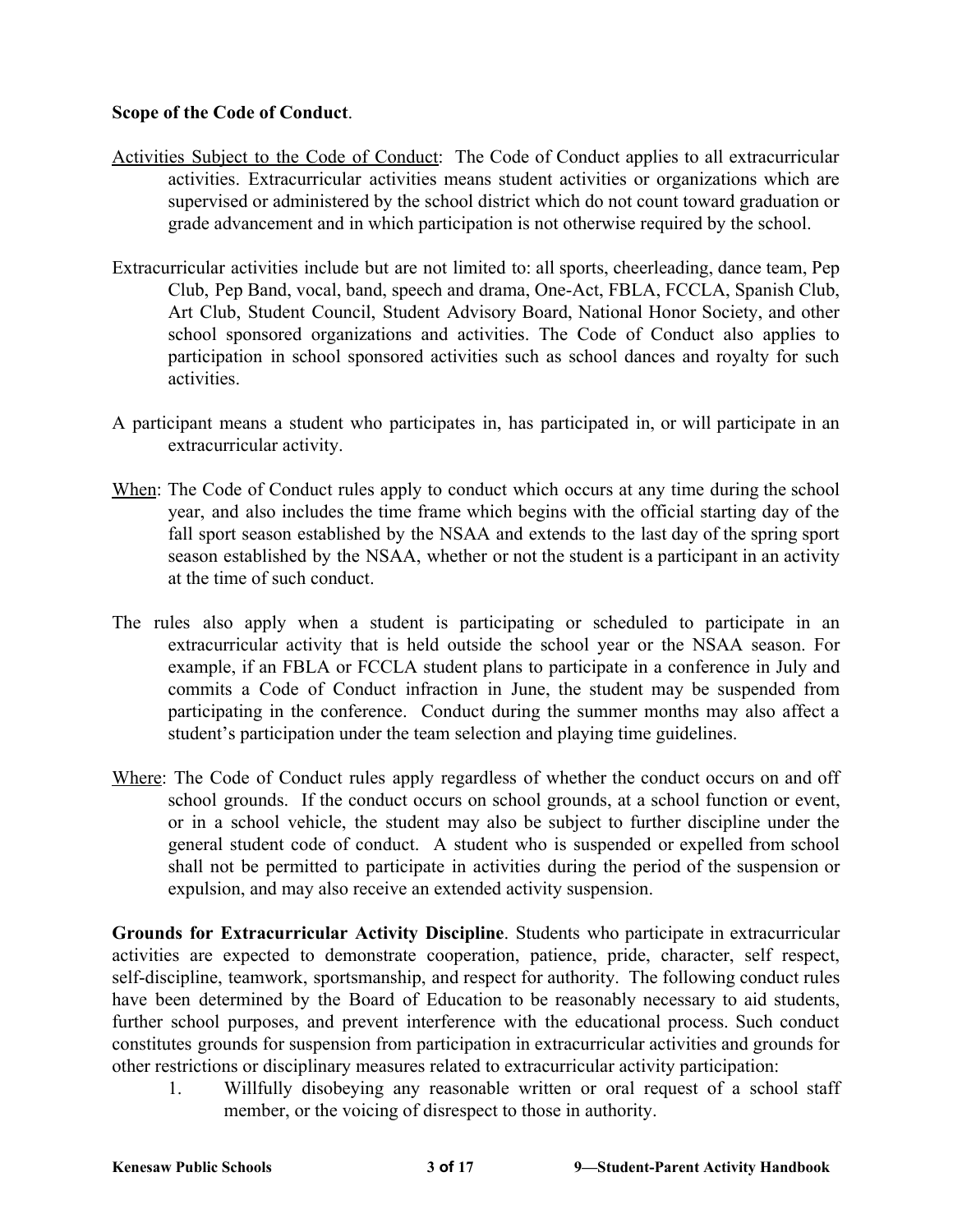- 2. Use of violence, force, coercion, threat, intimidation, bullying, harassment or similar conduct in a manner that constitutes a substantial interference with school or extracurricular activity purposes or making any communication that a reasonable person would interpret as a serious expression of an intent to harm or cause injury to another.
- 3. Willfully causing or attempting to cause substantial damage to property, stealing or attempting to steal property, repeated damage or theft involving property or setting or attempting to set a fire of any magnitude.
- 4. Causing or attempting to cause personal injury to any person, including a school employee, school volunteer, or student. Personal injury caused by accident, self-defense, or other action undertaken on the reasonable belief that it was necessary to protect another person shall not constitute a violation.
- 5. Threatening or intimidating any student for the purpose of, or with the intent of, obtaining money or anything of value from a student or making a threat which causes or may be expected to cause a disruption to school operations.
- 6. Knowingly possessing, handling, or transmitting any object or material that is ordinarily or generally considered a weapon or that has the appearance of a weapon, or bringing or possessing any explosive device, including fireworks, on school grounds or at a school function or event, or in an manner that is unlawful or contrary to school activity rules.
- 7. Selling, using, possessing or dispensing alcohol, tobacco, narcotics, drugs, a controlled substance, or an inhalant; being under the influence of any of the above; possession of drug paraphernalia, or the selling, using, possessing, or dispensing of an imitation controlled substance as defined in section 28-401 of the Nebraska statutes, or material represented to be alcohol, narcotics, drugs, a controlled substance or inhalant. (Note: Refer to "Drug and Alcohol Violations" for further information).
- 8. Public indecency.
- 9. Sexual assault or attempting to sexually assault any person. Engaging in sexual conduct, even if consensual, on school grounds or at a school function or event.
- 10. Engaging in any activity forbidden by law which constitutes a danger to other students, interferes with school purposes or an extracurricular activity, or reflects a lack of high ideals.
- 11. Repeated violation of any of the school rules.
- 12. Truancy or failure to attend assigned classes or assigned activities; or tardiness to school, assigned classes or assigned activities.
- 13. The use of language, written or oral, or conduct, including gestures, which is profane or abusive to a school employee, school volunteer, or student. Profane or abusive language or conduct includes, but is not limited to, that which is commonly understood and intended to be derogatory toward a group or individual based upon race, gender, national origin, or religion.
- 14. Dressing or grooming in a manner which is dangerous to the student's health and safety or a danger to the health and safety of others or repeated violations of dress and grooming standards; dressing, grooming, or engaging in speech that is lewd or indecent, vulgar or plainly offensive; dressing, grooming, or engaging in speech that school officials reasonably conclude will materially and substantially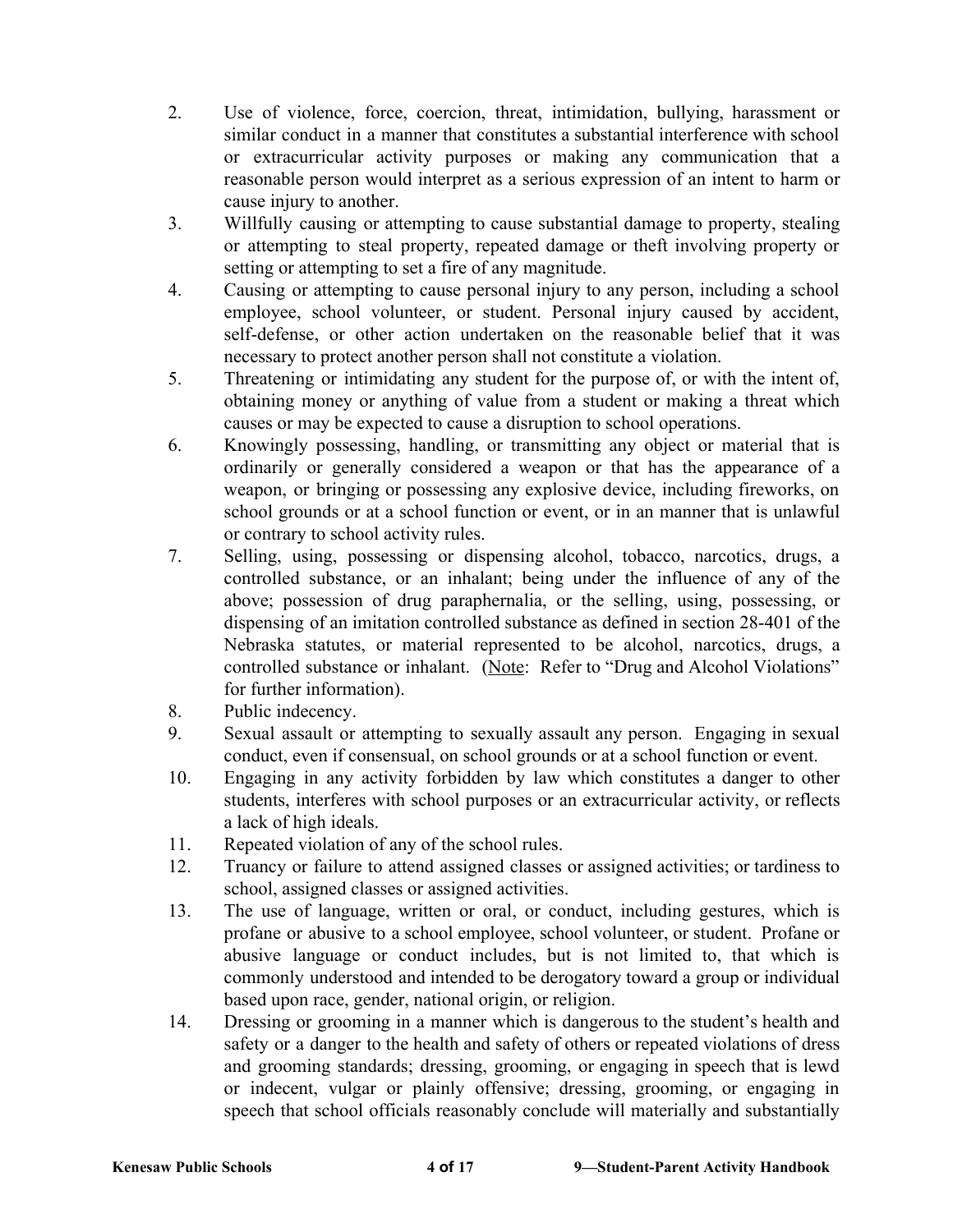disrupt the work and discipline of the school or of an extracurricular activity; dressing, grooming, or engaging in speech that a reasonable observer would interpret as advocating illegal drug use.

- 15. Willfully violating the behavioral expectations for those students riding Kenesaw Public School buses or vehicles used for activity purposes.
- 16. Failure to report for the activity at the beginning of the season. Reporting for one activity may count as reporting on time if there is a change in activity within the season approved by the coach or the supervisor.
- 17. Failure to participate in regularly scheduled classes on the day of an extracurricular activity or event.
- 18. Failure to attend scheduled practices and meetings. If circumstances arise to prevent the participant's attendance, the validity of the reason will be determined by the coach or sponsor. Every reasonable effort should be made to notify the coach or sponsor prior to any missed practice or meeting.
- 19. All other reasonable rules or regulations adopted by the coach or sponsor of an extracurricular activity shall be followed, provided that participants shall be advised by the coach or sponsor of such rules and regulations by written handouts or posting on bulletin boards prior to the violation of the rule or regulation.
- 20. Failure to comply with any rule established by the Nebraska School Activities Association, including, but not limited to, the rules relating to eligibility.

All terms used in the Code of Conduct have a less strict meaning than under criminal law and are subject to reasonable interpretation by school officials.

# **Drug and Alcohol Violations**.

Meaning of Terms.

- Use or consume includes any level of consumption or use. Use of a controlled substance in the manner prescribed for the student by the student's physician is not a violation.
- Under the influence means any level of impairment and includes even the odor of alcohol on the breath or person of a student, or the odor of an illicit drug on the student. Also, it includes being impaired by reason of the abuse of any material used as a stimulant.
- Possession includes having control of the substance and also includes being in the same area where the substance is present and no responsible adult present and responsible for the substance. Possession includes situations where, for example:
	- (1) Alcohol is in a vehicle in which the student is present. The student is considered to be in possession if the student is aware that the alcohol is in the vehicle, even though the student has not touched or consumed the alcohol; and
	- (2) Alcohol is present at a party attended by the student. The student is considered to be in possession if the student is aware that alcohol is at the party and fails to immediately leave the party, even though the student has not touched or consumed the alcohol.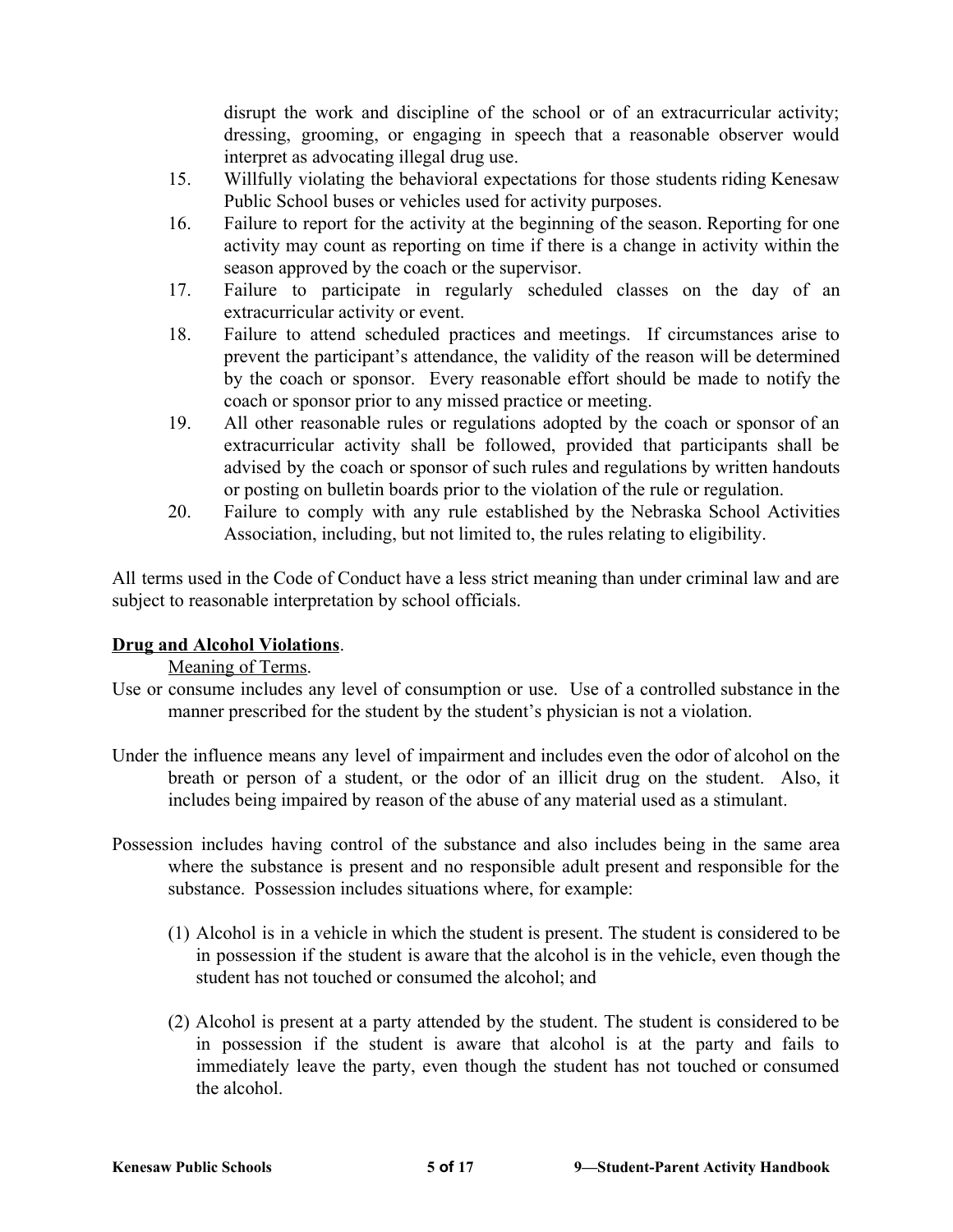In these situations, a violation would not exist if the alcohol is in the control of a parent or guardian or other responsible adult (age 21 or older) such that students are not allowed to access the alcohol. A violation would also not exist if the student did not know or have a reasonable basis to know that alcohol would be present, and the student leaves the location where the alcohol is present as soon as the student could safely do so. (Students are expected to leave immediately, but are not to do so in a manner that would endanger them. For example, you are not to leave in a car being driven by a person who has been drinking just to get away from the alcohol party immediately when there is no other way to get home. Instead, you should call for a safe ride home and, while waiting, clearly distance yourself from the alcohol).

## **Consequences.**

Students may be suspended from practices or participation in interscholastic competition or participation in co-curricular activities for violations of the Code of Conduct. The period of suspension or other discipline for such offenses shall be determined by the school administration.

The disciplinary consequence will be determined based on consideration of the seriousness of the offense, any prior violations, the student's compliance with the self-reporting obligations, the student's level of cooperation and willingness to resolve the matter, and the student's demonstration of a commitment to not commit future violations.

Because of the significance of drug and alcohol violations on the student participants, other students and the school, the following consequences are established for such violations:

### **Drugs and Alcohol.**

- An activity participant who violates the drug or alcohol rules (other than steroids) shall be prohibited from participating in any extracurricular activity for the following minimum periods:
	- 1. First Violation: 45 days.
	- 2. Second or Any Subsequent Offense: One calendar year.
	- 3. Reduction for Self-Reporting: If the student has self-reported, the first violation shall be reduced to 21 days for the first violation. A commensurate reduction (approximately one-half, as determined by the administration) for a second or subsequent violation shall be given for self-reporting.
	- 4. Reduction for Participation in Chemical Dependency Program: If the student and parents agree to participate in a school-approved program for chemical dependency, the consequence will be reduced to only the next activity in which the student was to participate (including at least one contest) in the case of a first violation, and to a commensurate reduction (approximately 80%, as determined by the administration, for a second or subsequent violation).
- The program must be administered by a certified alcohol and drug abuse counselor and be approved by the school authorities. The student will need to successfully complete the approved chemical dependency program. Proof of successful completion of program must be submitted in writing to the Activities Director. Failure to participate and successfully complete the approved chemical dependency program may cause the participating student to be suspended from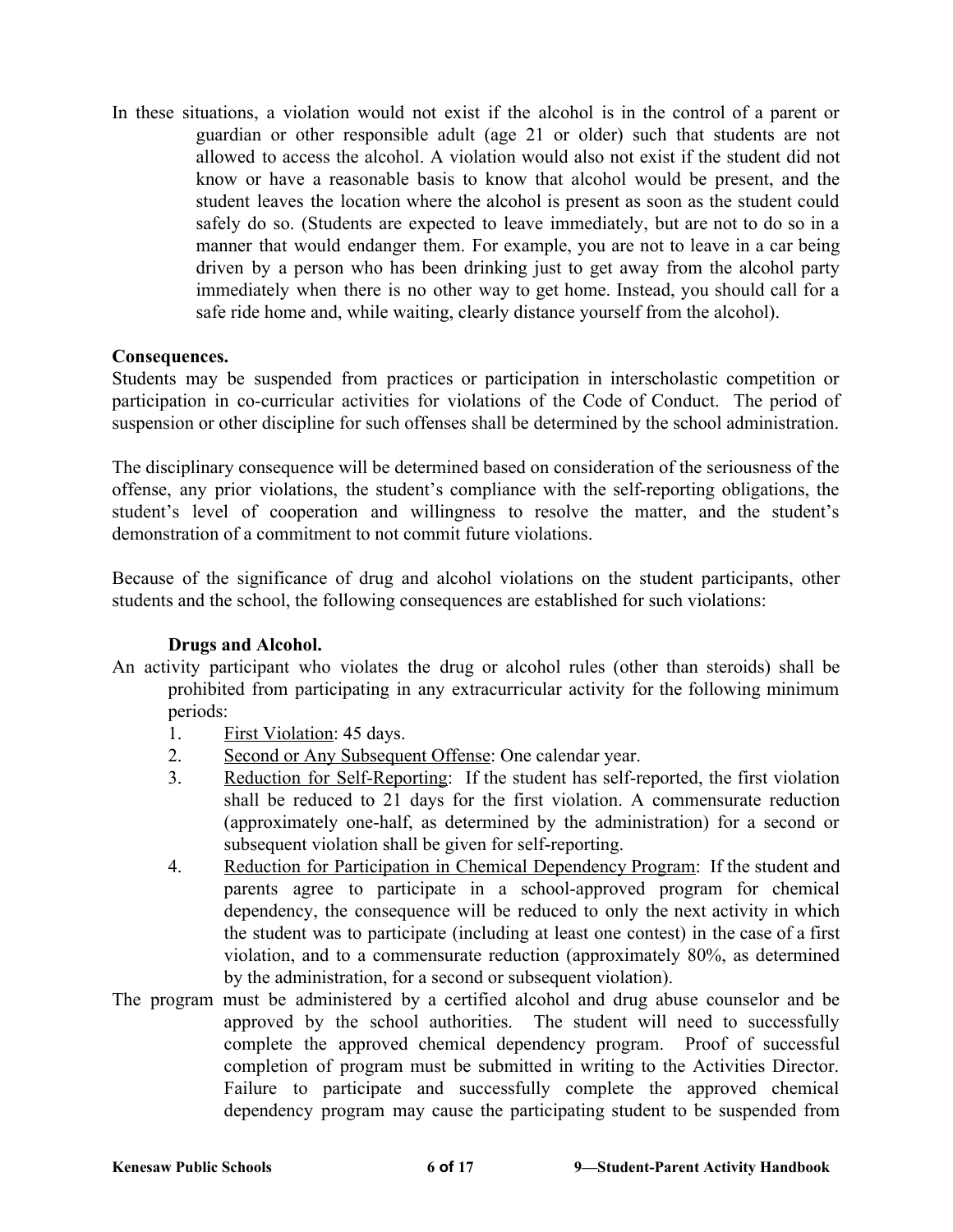extracurricular activities for one calendar year. All costs associated with the program are to be borne by the student/parent or guardian.

- 5. More Serious Violations: In the event of more serious drug or alcohol violations, such as students engaging in use of especially serious drug offenses (cocaine, meth, etc.) or procuring alcohol for minors, the consequence of the violation is not restricted by the foregoing, and may be established in the good discretion of the administration.
- **Steroid Offenses**. A student who possesses, dispenses, delivers, or administers anabolic steroids shall be prohibited from participating in any extracurricular activity for the following minimum periods:
	- 1. First Violation: 30 consecutive days.
	- 2. Second or Any Subsequent Offense: One calendar year.
- **When Suspensions Begin**. All suspensions begin with the next scheduled activity in which the student is a participant, after the determination by school officials of the sanction to be imposed; provided that the school officials shall have the discretion to establish a time period for the suspension that makes the suspension have a real consequence for the student. During a suspension, participants may be required or permitted to practice at the sole discretion of the coach or activity sponsor. Suspensions in the Spring will be carried over to the Fall when the suspension has not been fully served or when determined appropriate for the suspension to have a real consequence for the student.

**Letters and Post-Season Honors**. A student who commits a Code of Conduct violation is:

- 1. Eligible to letter, provided the student meets the criteria of the coach or sponsor.
- 2. Not eligible to receive honors during the sport or activity in which they are participating at the time of the offense and/or in sports or activities in which they have been suspended due to a code violation. The coach/sponsor, with the Athletic Director's approval, may make an exception where the student has self-reported or otherwise demonstrated excellence in character allowing for such honors.

**Self-Reporting**. A student who violates the Code of Conduct must self-report. A failure to self-report will lead to a longer suspension or other discipline. The self-report must be made to the principal, athletic director, or the head coach or sponsor of an activity in which the student participates. The student's parent or guardian may initiate the self-reporting process, but the student will be later required to give a written statement of the self-report. The self-report must be made the earlier of: (1) before the end of the next school day after the conduct occurred and (2) before participation in an extracurricular or co-curricular activity.

In making a self-report, the student must identify the events that took place, what conduct the student engaged in, and any witnesses to the student's conduct, and will be required to put this information in a written statement. In the event the student has received a criminal citation, charge, or ticket, and proclaims innocence of a violation, the student will be required to self-report such offense and provide information as to why they should be found innocent, not as it relates to the criminal offense, but as it relates to the Code of Conduct.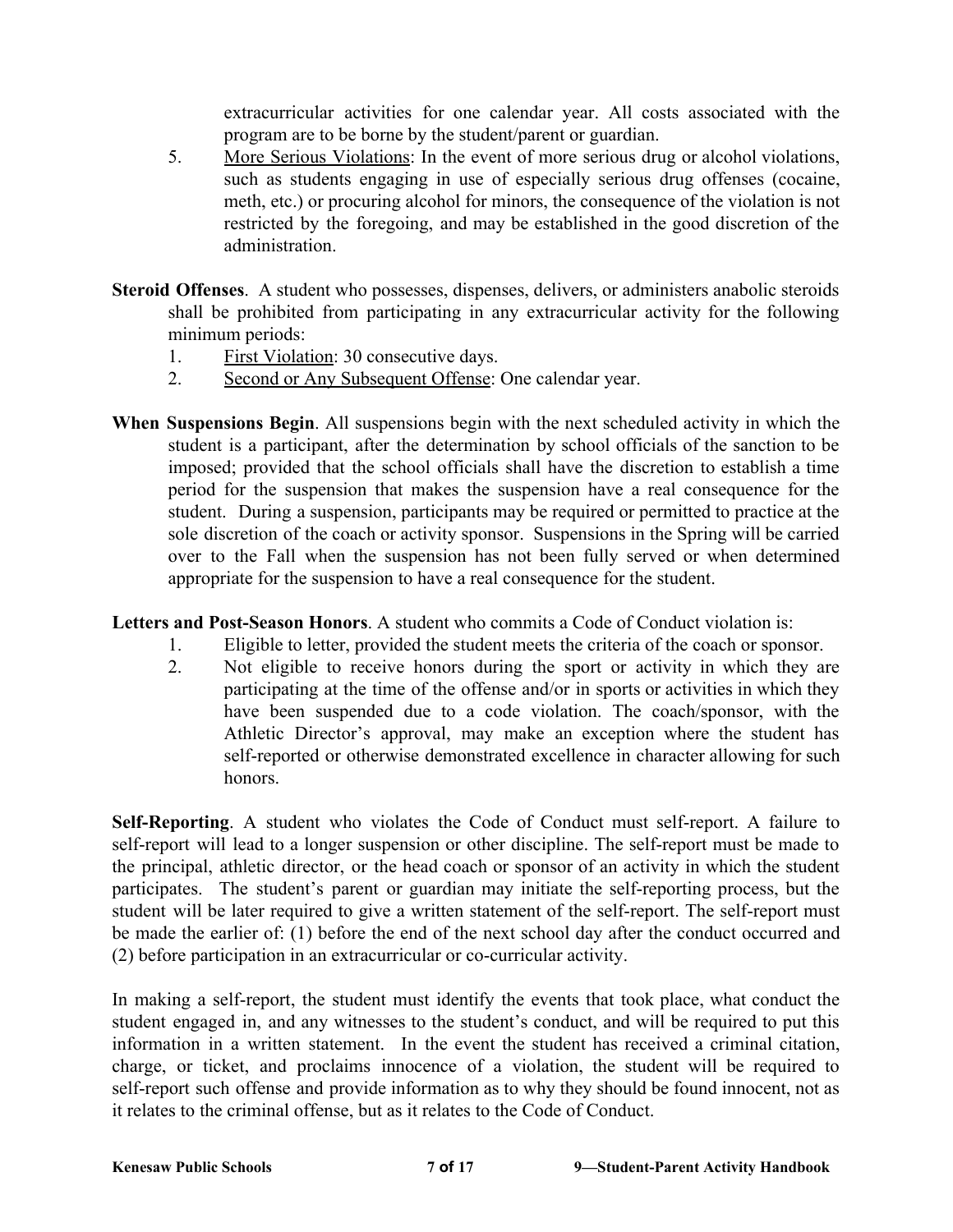All students are expected to be honest and forthright with school officials. In the event the coach or activity sponsor or any school administrator asks a student participant for information pertaining to compliance (or lack of compliance) by the student or other student participants with the Code of Conduct or eligibility conditions for participation in activities, the student is expected to fully, completely, and honestly provide the information. Students may be disciplined for a failure to be honest and forthright.

**Determining a Violation Has Occurred**. A violation of the Code of Conduct will be determined to have occurred based on any of the following criteria:

- 1. When a student is cited by law enforcement and school officials have a reasonable basis for determining that grounds for the issuance of the citation exist.
- 2. When a student is convicted of a criminal offense. Conviction includes, without limitation, a plea of no contest and an adjudication of delinquency by the juvenile court.
- 3. When a student admits to violating one of the standards of the Code of Conduct.
- 4. When a student is accused by another person of violating one of the standards of the Code of Conduct and school officials determine that such information is reliable.
- 5. When school officials otherwise find sufficient evidence to support a determination that a violation has occurred.

**Procedures for Extracurricular Discipline**. The following procedures are established for suspensions from participation in extracurricular activities:

- 1. Investigation. The school official(s) considering the suspension will conduct a reasonable investigation of the facts and circumstances and determine whether the suspension will help the student or other students, further school purposes, or prevent an interference with a school purpose.
- 2. Meeting. Prior to commencement of the suspension, the school official considering the suspension or their designee will provide the student an opportunity to give the student's side of the story. The meeting for this purpose may be held in person or via a telephone conference.
	- a. The student will be given oral or written notice of what the student is accused of having done, an explanation of the evidence the school has, and the opportunity to explain the student's version. Detail is not required where the activity participant has made a self-report or otherwise admits the conduct. Names of informants may be kept confidential where determined to be appropriate.
	- b. The suspension may be imposed prior to the meeting if the meeting can not reasonably be held before the suspension is to begin. In that case the meeting will occur as soon as reasonably practicable. The student is responsible for cooperating in the scheduling of the meeting.
- 3. Notice Letter. Within two school days (two business days if school is not in session), or such additional time as is reasonably necessary following the suspension, the Athletic Director or the Athletic Director's designee will send a written statement to the student and the student's parents or guardian. The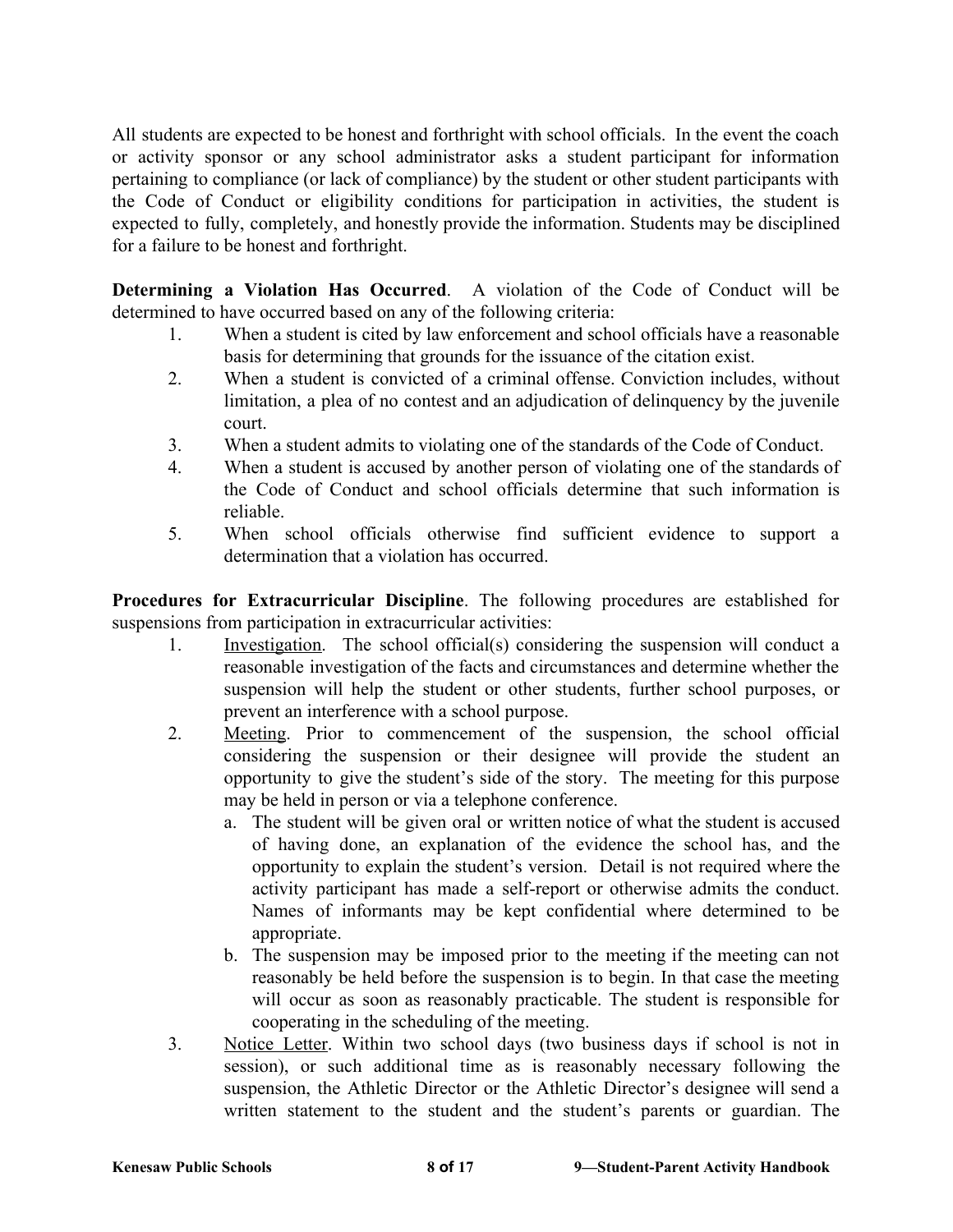statement will describe the student's conduct violation and the discipline imposed. The student and parents or guardian will be informed of the opportunity to request a hearing.

- 4. Informal Hearing Before Superintendent. The student or student's parent/guardian may request an informal hearing before the Superintendent. The Superintendent may designate the Athletic Director or another administrator not responsible for the suspension decision as the Superintendent's designee to conduct the hearing and make a decision.
	- a. A form to request such a hearing must be signed by the parent or guardian. A form will be provided with the notice letter or otherwise be made available by request from the Principal's office.
	- b. The request for a hearing must be received by the Superintendent's office within five days of receipt of the notice letter.
	- c. If a hearing is requested:
		- i. The hearing will be held within ten calendar days of receipt of the request; subject to extension for good cause as determined by the Superintendent or the Superintendent's designee.
		- ii. The Superintendent or the Superintendent's designee will notify the participants of the time and place of the hearing a reasonable time in advance to allow preparation for the hearing.
		- iii. Upon conclusion of the hearing, a written decision will be rendered within five school days (ten calendar days if school is not in session). The written decision will be mailed or otherwise delivered to the participant, parents or guardian.
		- iv. A record of the hearing (copies of documents provided at the hearing and a tape recording or other recordation of the informal hearing) will be kept by the school if requested sufficiently in advance of the hearing by the parent/guardian.
- 5. No Stay of Penalty. There will be no stay of the penalty imposed pending completion of the due process procedures.
- 6. Opportunity for Informal Resolution. These due process procedures do not prevent the student or parent/guardian from discussing and settling the matter with the appropriate school officials at any stage.

# Section 3 **Attendance**

Student participants are expected to meet the following attendance expectations:

- 1. Attend school regularly. Students who have "excessive absences" as determined under the school's attendance policy are ineligible to participate in extracurricular activity contests or performances. Students who have four or more unexcused absences in the semester of participation will be ineligible to participate in extracurricular activity contests or performances.
- 2. Be on time for all scheduled practices, contests and departure for contests. In the event a participant is unable to attend a practice or contests the participant should contact the coach or sponsor in advance.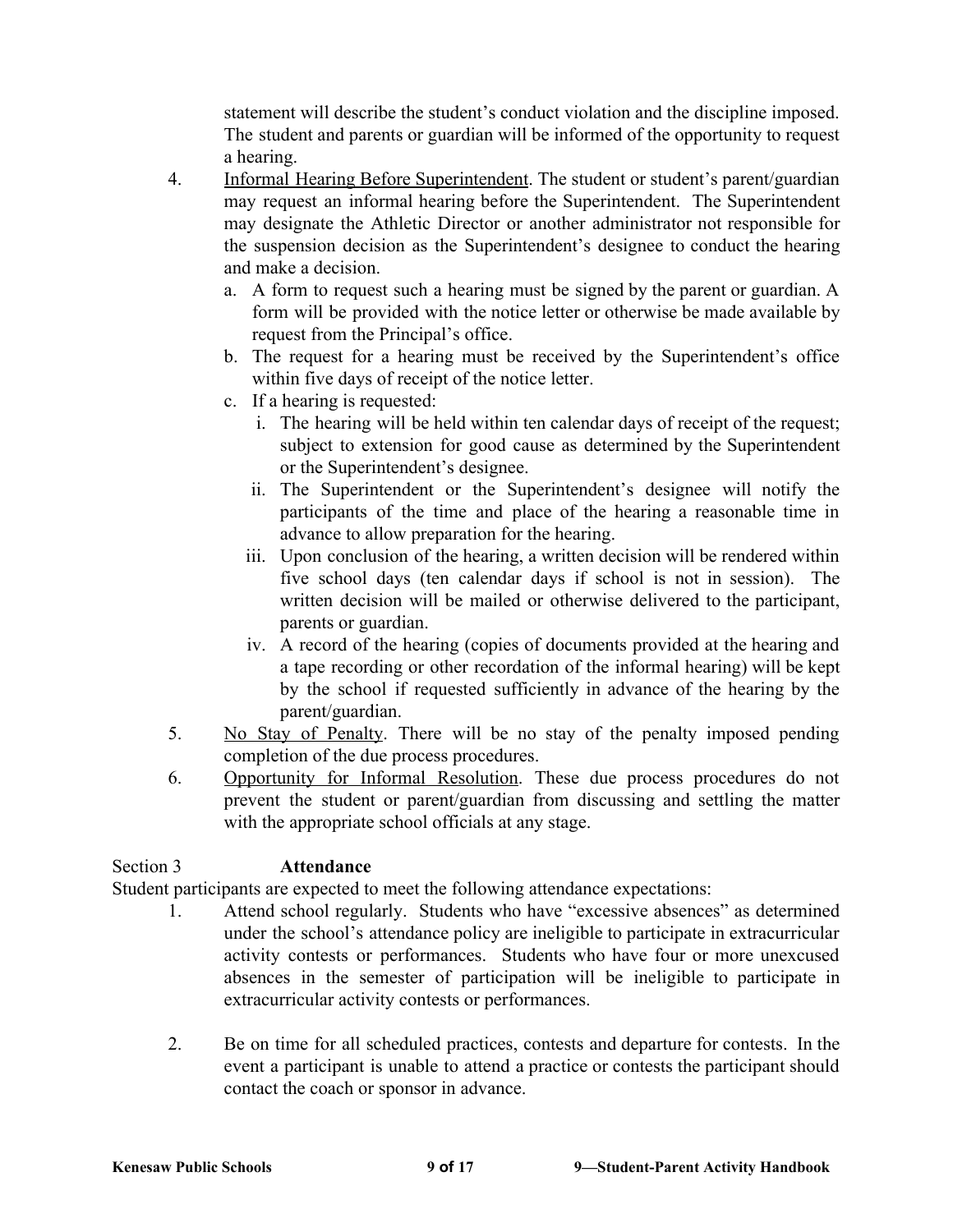3. On the day of a contest, performance or other activity, be in attendance for the full day. A student who is not in attendance the full day is ineligible for the contest, performance, or activity.

Exceptions may be made for extenuating circumstances, such as doctor/dentist appointments or family emergencies. The exception must be approved by the Principal or Athletic Director.

Every attempt should be made to be in attendance the day of a contest. Sleeping in to rest up for the game will not be considered an extenuating circumstance, nor will going home ill and then returning to play in the contest later that day.

# **Section 4 Academic Standards**

Participation in extracurricular school activities is encouraged and desirable for all students. At the same time, the primary mission and responsibility for each student is to establish a firm academic foundation. A student participating in extracurricular school activities show evidence of sincere effort towards scholastic achievement. To be eligible for participation in extracurricular activities students must:

1. Be enrolled in at least 25 credit hours in the semester of participation.

- 2. Maintain passing grades in all courses. A student who is failing, not maintaining a "70" average in two solid classes and/or the same class for two consecutive weeks will be ineligible to participate in extracurricular activity contests or performances if the grade remains below passing one week after progress reporting time. The student will remain ineligible until the student is passing all classes.
- 3. Academic requirements do not apply to:
	- (A) Instructional field trips which are a part of the scheduled course learning experience; or
	- (B) Activities or events which are a part of the student=s grade requirements.

# **Section 5 "Team Selection" and "Playing Time"**

"Team selection" and "playing time" decisions are the responsibility of the individual coach or sponsor of the activity. Consistent, however, with the purposes of the activities program, the coaches and sponsors shall follow the following established guidelines for team selection and playing time decisions, along with such other guidelines as each individual coach and sponsor may develop which are not inconsistent with these established guidelines:

- 1. School Representative. Student participants must demonstrate that they can and will represent themselves and their school in a manner which reflects the development of high ideals and appropriate values, which shall include good citizenship in the school and in the community.
- 2. Success. Student participants must demonstrate that they can make the activity program more successful, both from a standpoint of competitive success and success in promoting a positive school spirit. Characteristics for purposes of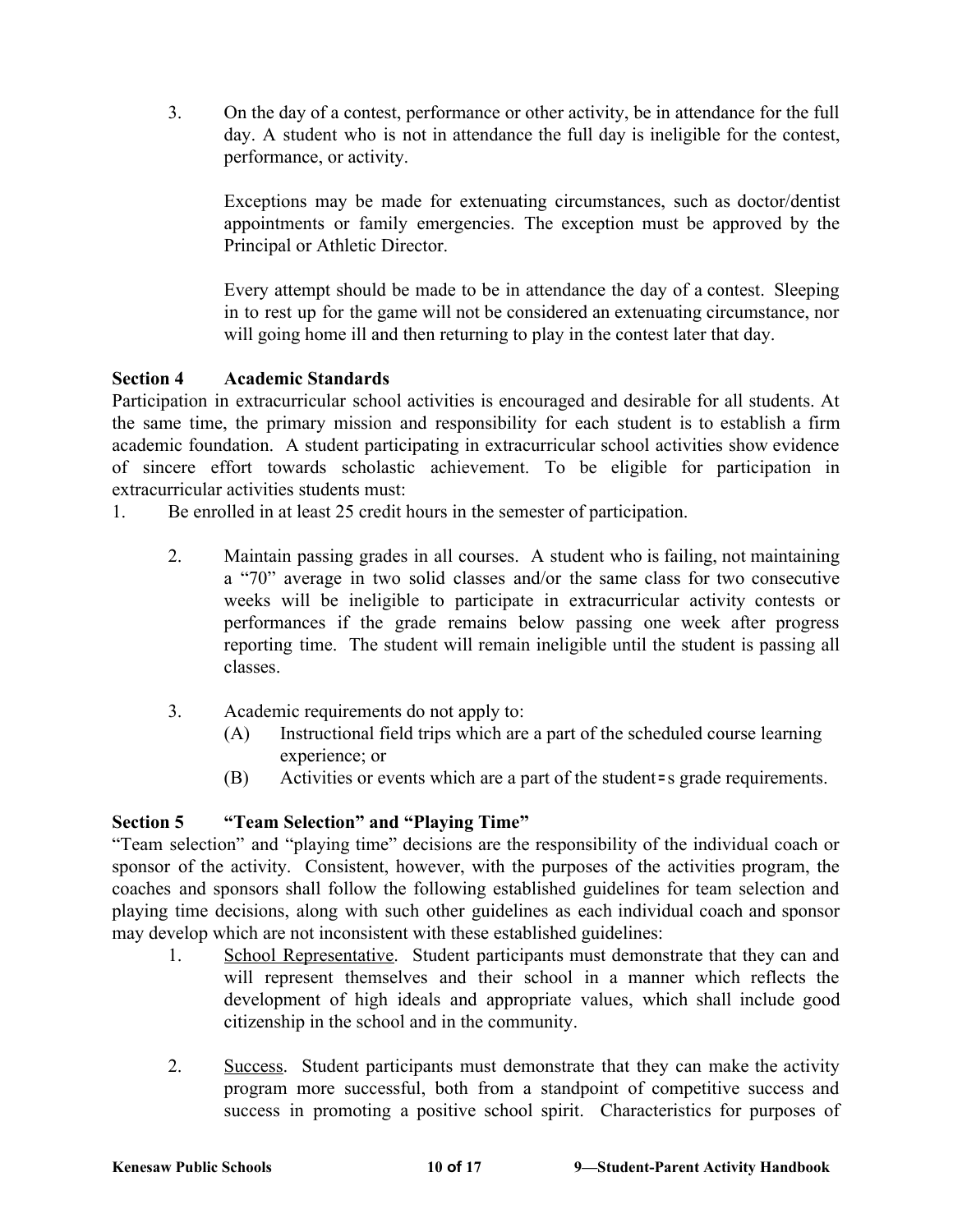these criteria include the student's: (1) talent or skill, (2) desire to improve the student's own skills or talents as well as those of others in the activity, and (3) attitude of respect towards teammates, the coach, the school, and the community.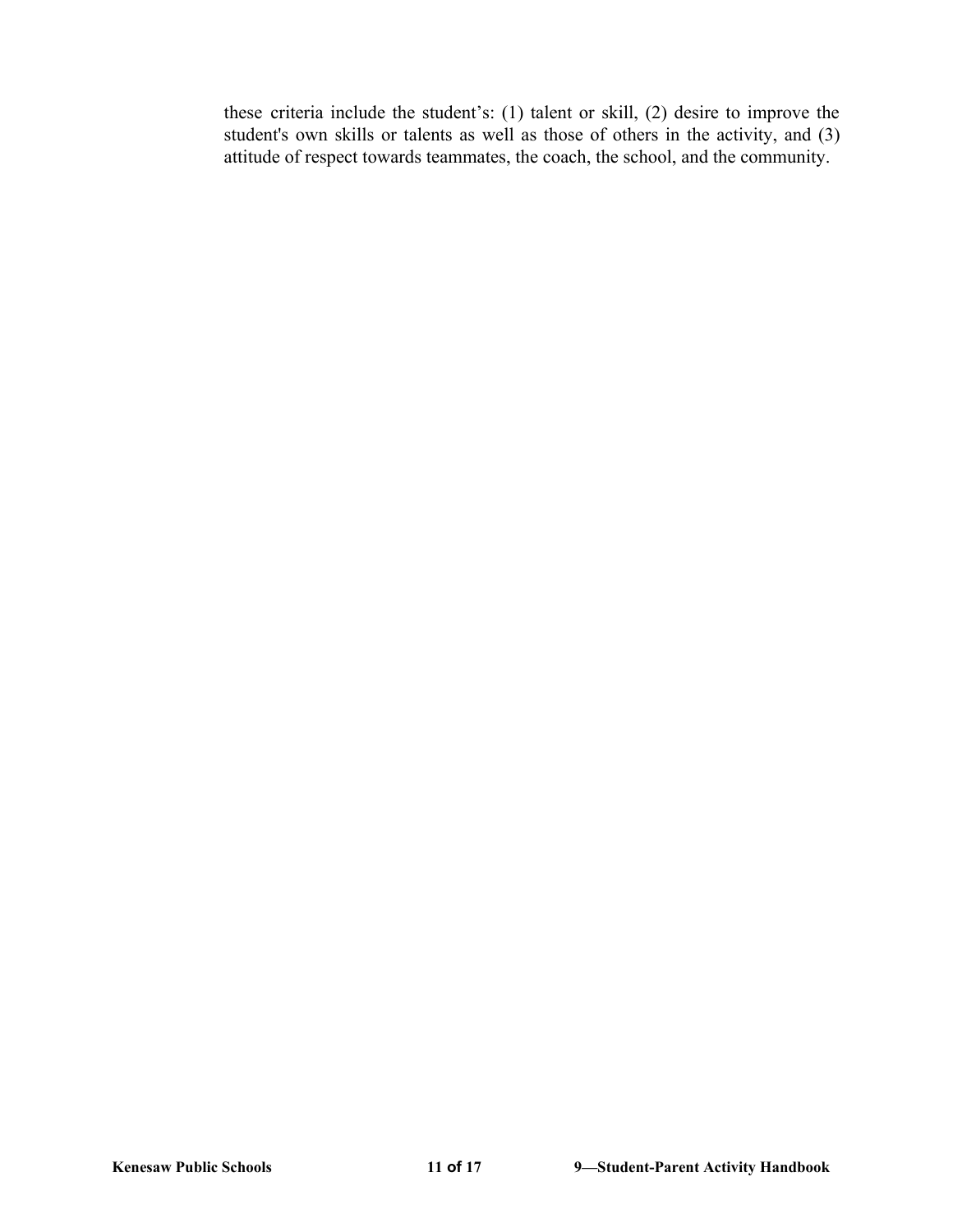## **Section 6 School Dances**

A school sponsored dance is a school activity subject to all provisions of the Student Activity Code, and is a privilege available to students meeting all requirements for participation.

**General Rules of Student Conduct at Dances**. In addition to all rules of student conduct in the Student handbook, students attending dances shall adhere to the following rules of conduct:

- 1. Who Can Attend: Only students of Kenesaw Public Schools and their guests may attend.
	- a. Students currently attending Kenesaw High School or another Nebraska high school who have not been restricted from attending extracurricular activities at Kenesaw High School or their own school are generally considered appropriate dates or invited guests.
	- b. Persons who are younger than 15 or older than 20 years of age and not attending high school are generally considered to not be appropriate dates or invited guests for our school dances.
	- c. Some school dances may be restricted to students attending specified grades levels at Kenesaw Public Schools. For any dances at the middle school level, only students attending Kenesaw Public Schools in the grade(s) for which the dance is being held may attend.
	- d. Students who have been suspended from school or from extracurricular activities may not attend.
	- e. The school reserves the right to exclude persons who may or do cause a disruption or detract from the event. Dates or invited guests not attending our school are expected to follow the same rules of conduct which apply to our students.
	- f. Rules for dances may restrict students and their guests from leaving dance until the dance ends without written parental permission on a form provided.
	- g. Students or their guests who engage in inappropriate behavior, whether on or off of the dance floor, may be asked to leave.
- 2. Prohibited Substances: Alcoholic beverages, illegal drugs, and tobacco are prohibited. Anyone using these or showing the affects of use will not be allowed admission or, if discovered after admission, be removed from the dance. Their parents may be contacted.
- Students and their dates may be required to submit to a breathalyzer prior to gaining entrance. Those who choose not to submit to a breathalyzer will not gain entrance. Law enforcement will be contacted if there is reasonable suspicion that the student or a student's date is under the influence of alcohol or drugs.
	- 3. Appropriate Attire: Students and their guests must meet the dress code requirements established for each dance. Teachers or administrators will make the final decision as to whether or not a student's attire is appropriate. Students will be asked to change unacceptable items, which may mean that the student may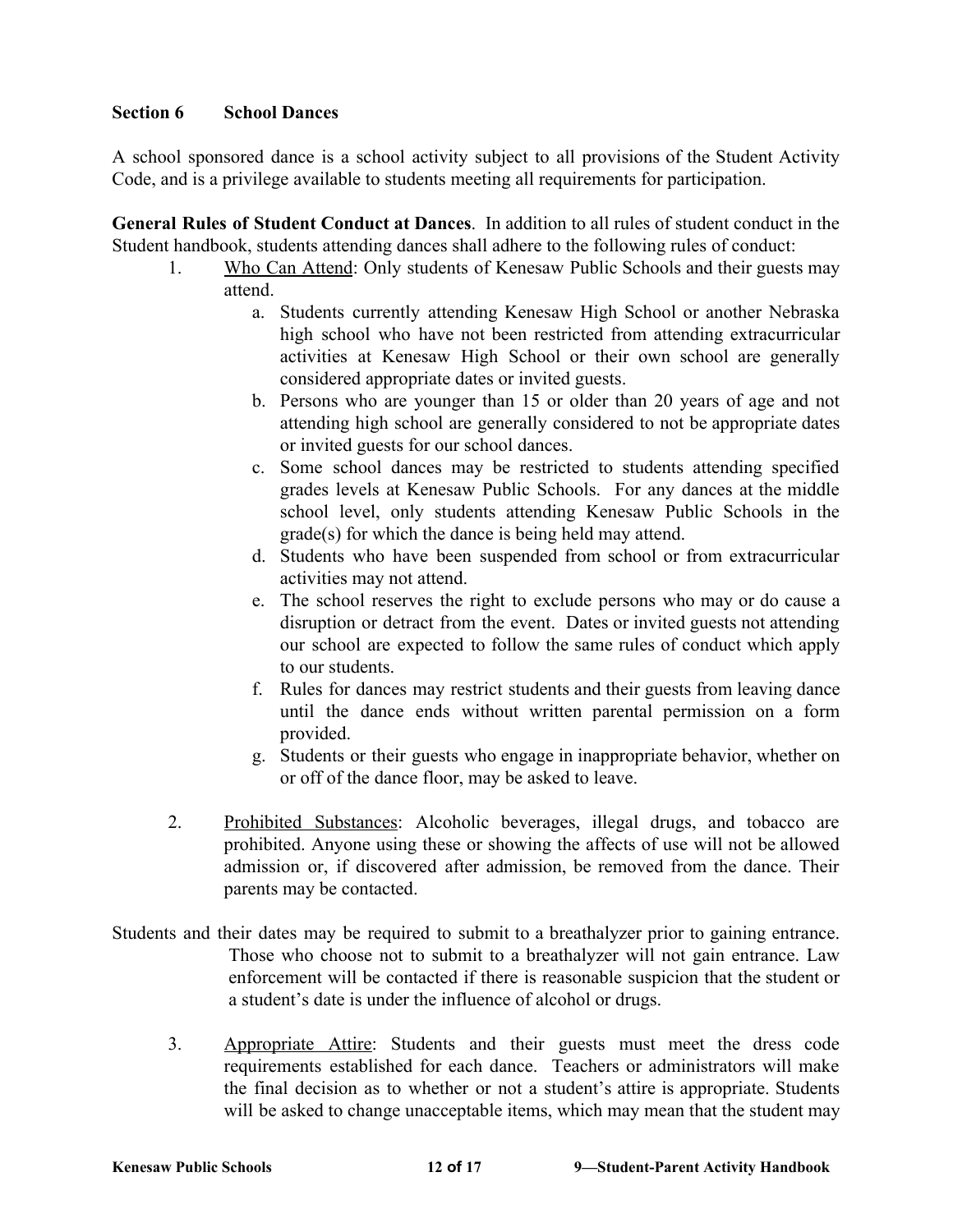have to return home to change the inappropriate clothing. It is advisable to check in advance of the dance with the Principal or staff sponsor for the event if you are uncertain about your attire.

**Eligibility for Selection as Royalty**. Nomination and selection as royalty for school sponsored dances is an honor awarded by students to those of their peers that exemplify the highest standards of integrity and achievement. Students nominated for dance royalty must have demonstrated through their conduct, academic achievement and activities that they have represented, and will represent, themselves, their classmates, and their school in a manner which reflects outstanding effort, commitment to their school and fellow students, and integrity and good citizenship in the school and in the community. The students selected to be the "royalty" for the Homecoming and Prom or any other school sponsored dance or activity shall meet that general standard as determined by the administration and, in addition, meet the following specific academic, activity and conduct standards:

Achievement, Citizenship and Conduct Qualifications:

- a. The student must have exhibited sportsmanship and leadership in activity endeavors and participation.
- b. The student must have exhibited a cooperative and respectful attitude toward fellow students, teammates, opponents, sponsors, coaches, and officials.
- c. The student must not have had excessive violations of school policies and procedures during their high school career.
- d. The student may not, within twenty-four months of the dance, have engaged in criminal violations involving: (i) alcohol, drugs or tobacco; (ii) driving law violation in which the penalty is a loss of four points or more under the point system; (iii) a Class I, II, III, or IIIA or Class W misdemeanor; or (iv) a felony. Criminal violations will be deemed to have occurred where: (a) a student was cited by law enforcement and school officials have a reasonable basis for determining that grounds for the issuance of the citation exist or (b) a student is convicted of a criminal offense. Conviction includes, without limitation, a plea of no contest and an adjudication of delinquency by the juvenile court.
- 2. Royalty Candidate Eligibility and Selection: The determination of whether a student meets the foregoing conduct and citizenship qualification standards shall be made by a committee appointed by the Principal for each dance at which royalty is to be selected ("Royalty Candidate Eligibility and Selection Committee"). The committee will ordinarily include the Principal, Activity Director and the certificated staff sponsors.
- 3. Specific Dance Eligibility and Selection Requirements:
	- a. Homecoming Queen & King:
		- Only a senior girl shall be eligible to be Queen and only a Senior boy shall be eligible to be King.
		- The queen and king will be chosen from the qualified nominees by secret vote of the student body during Homecoming week. Crowning will be held at the fall sports event deemed to have the largest attendance.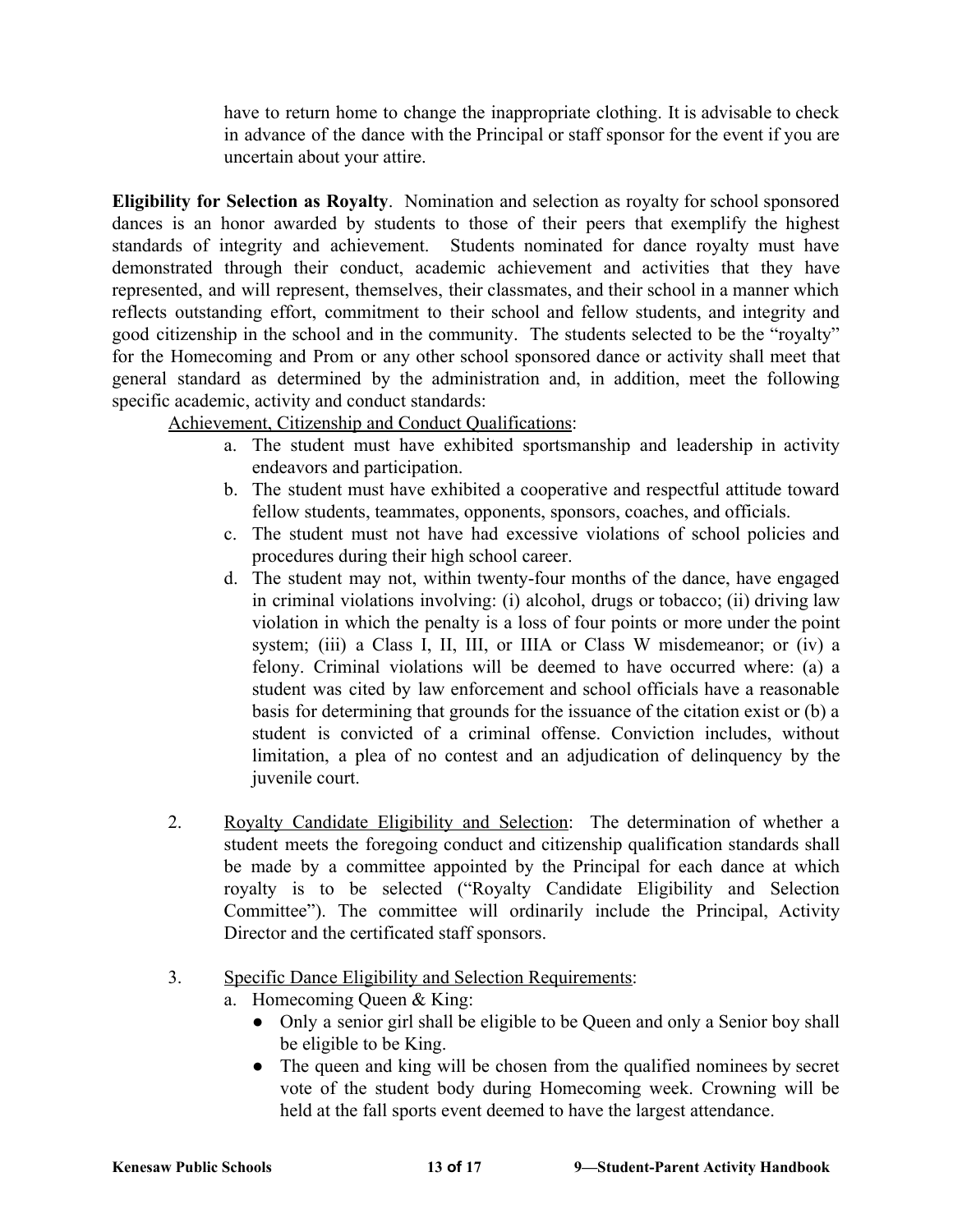- b. Prom King and Queen:
	- Only a Senior girl shall be eligible to be Queen and a Senior boy shall be eligible to be King. To be eligible, a candidate must agree to attend the entire Prom Dance and represent the school properly.
	- The queen and king will be chosen from the qualified nominees by secret vote of the junior class.

# **Section 7 Relationships Between Parents and Coaches/Sponsors**

Both parenting and coaching are very difficult vocations. By establishing an understanding between coaches and parents, both are better able to accept the actions of the other and provide a more positive experience for everyone.

Parents have the right to know the expectations placed on them and their children. Coaches and sponsors have the right to know that if parents have a concern, they will discuss it with the coach at the appropriate time and place.

## Parents' Role in Interscholastic Athletics and Other Extracurricular Activities

Communicating with your children

- Make sure that your children know that win or lose, scared or heroic, you love them, appreciate their efforts and are not disappointed in them. This will allow them to do their best without fear of failure. Be the person in their life they can look to for constant positive reinforcement.
- Try your best to be completely honest about your child's athletic ability, competitive attitude, sportsmanship and actual skill level.
- Be helpful but don't coach them. It's tough not to, but it is a lot tougher for the child to be flooded with advice and critical instruction.
- Teach them to enjoy the thrill of competition, to be "out there trying," to be working to improve their skills and attitudes. Help them develop the feeling for competing, for trying hard, for having fun.
- Try not to relive your athletic life through your child in a way that creates pressure. If they are comfortable with you win or lose, then they are on their way to maximum enjoyment.
- Don't compete with the coach. If your child is receiving mixed messages from two different authority figures, he or she will likely become disenchanted.
- Don't compare the skill, courage, or attitude of your child with other members of the team.
- Get to know the coach(es). Then you can be assured that his or her philosophy, attitudes, ethics, and knowledge are such that you are happy to have your child under his or her leadership.
- Always remember that children tend to exaggerate, both when praised and when criticized. Temper your reaction and investigate before overreacting.

### Communicating with the coach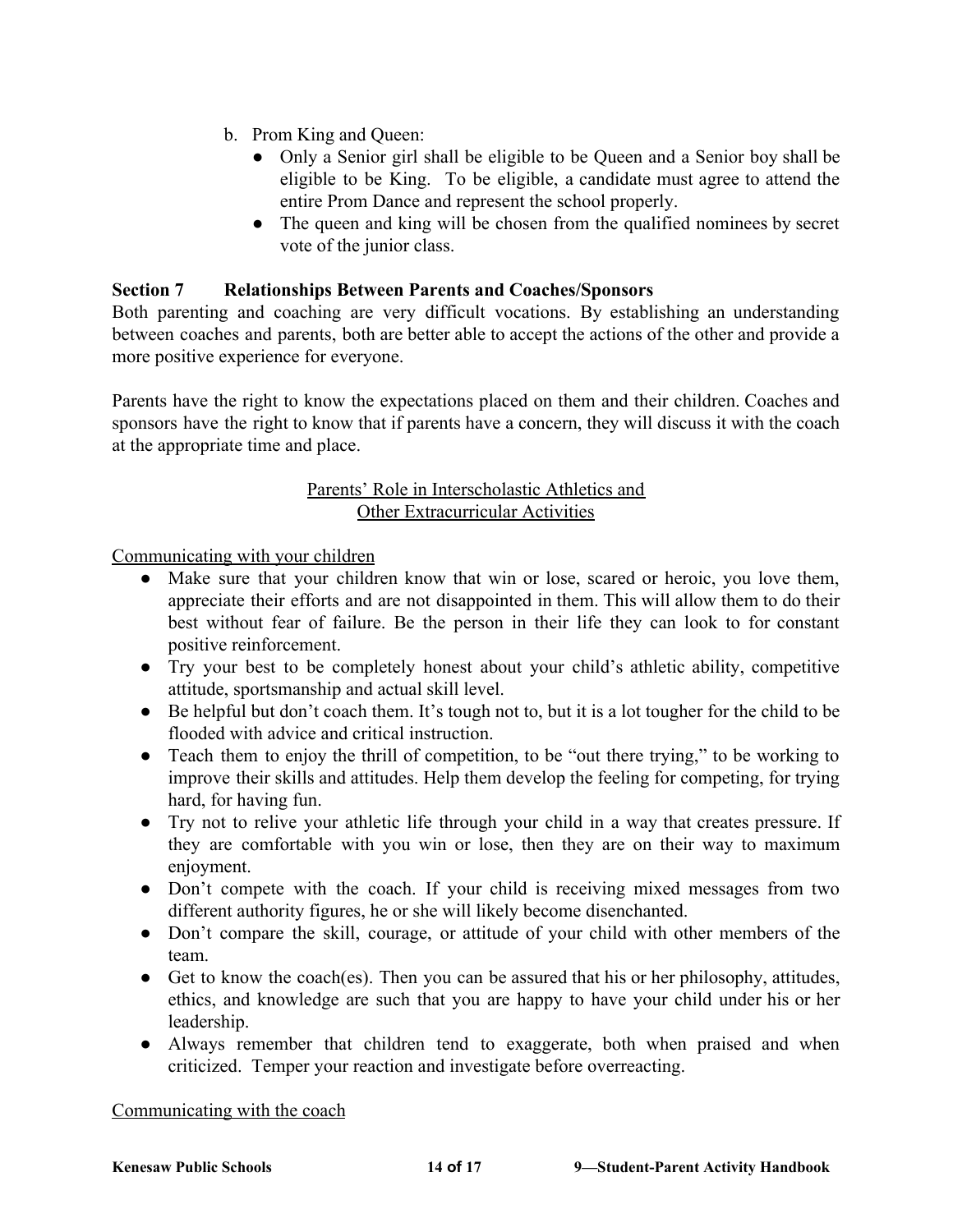- Communication you should expect from your child's coach includes:
	- o Philosophy of the coach
	- o Expectations the coach has for your child
	- o Locations and times of all practices and contests
	- o Team requirements
	- o Procedure should your child be injured
	- o Discipline that results in the denial of your child's participation
- Communication coaches expect from parents
	- o Concerns expressed directly to the coach
	- o Notification of any schedule conflicts well in advance
	- o Specific concerns in regard to a coach's philosophy and/or expectations
- Appropriate concerns to discuss with coaches:
	- o The treatment of your child, mentally, and physically
	- o Ways to help your child improve
	- o Concerns about your child's behavior
	- o Injuries or health concerns. Report injuries to the coach immediately!! Tell the coach about any health concerns that may make it necessary to limit your child's participation or require assistance of trainers. Students are sometimes unwilling to tell coaches when they are injured, so please make sure the coach is told.
- Issues not appropriate to discuss with coaches:
	- o Playing time
	- o Team strategy
	- o Play calling
	- o Other student-athletes (except for reporting activity code violations)
- Appropriate procedures for discussing concerns with the coaches:
	- o Call to set up an appointment with the coach
	- o Do not confront a coach before or after a contest or practice (these can be emotional times for all parties involved and do not promote resolution).
- What should a parent do if the meeting with the coach did not provide satisfactory resolution?
	- o Call the athletic director to set up a meeting with the athletic director, coach, and parent present.
	- o At this meeting, an appropriate next step can be determined, if necessary.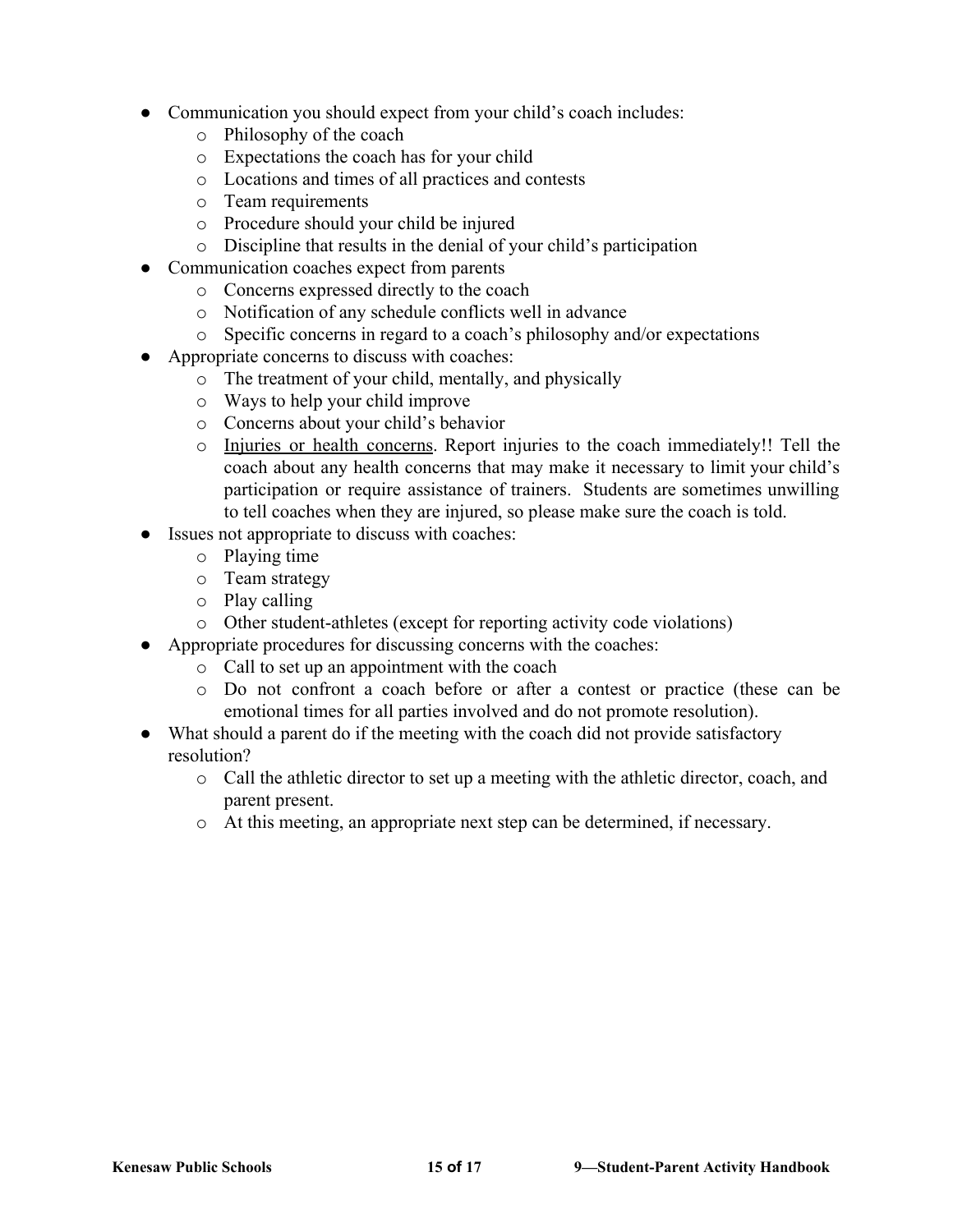# **Section 8 Good Sportsmanship—Behavior Expectations of Spectators**

Good sportsmanship is expected to be exhibited by all coaches, sponsors, students, parents and other spectators. The school can be punished by NSAA for a lack of good sportsmanship at NSAA sanctioned events. More importantly, activities are more enjoyable for the students when good sportsmanship is displayed.

## Responsibilities of Spectators Attending Interscholastic Athletics and Other Extracurricular Activities

- 1. Show interest in the contest by enthusiastically cheering and applauding the performance of both teams.
- 2. Show proper respect for opening ceremonies by standing at attention and remaining silent when the National Anthem is played.
- 3. Understand that a ticket is a privilege to observe the contest, not a license to verbally attack others, or to be obnoxious. Maintain self-control.
- 4. Do not "boo," stamp feet or make disrespectful remarks toward players or officials.
- 5. Learn the rules of the game, so that you may understand and appreciate why certain situations take place.
- 6. Know that noisemakers of any kind are not proper for indoor events.
- 7. Obey and respect officials and faculty supervisors who are responsible for keeping order. Respect the integrity and judgment of game officials.
- 8. Stay off the playing area at all times.
- 9. Do not disturb others by throwing material onto the playing area.
- 10. Show respect for officials, coaches, cheerleaders and student-athletes.
- 11. Pay attention to the half-time program and do not disturb those who are watching.
- 12. Respect public property by not damaging the equipment or the facility.
- 13. Know that the school officials reserve the right to refuse attendance of individuals whose conduct is not proper.
- 14. Refrain from the use of alcohol and drugs on the site of the contest.